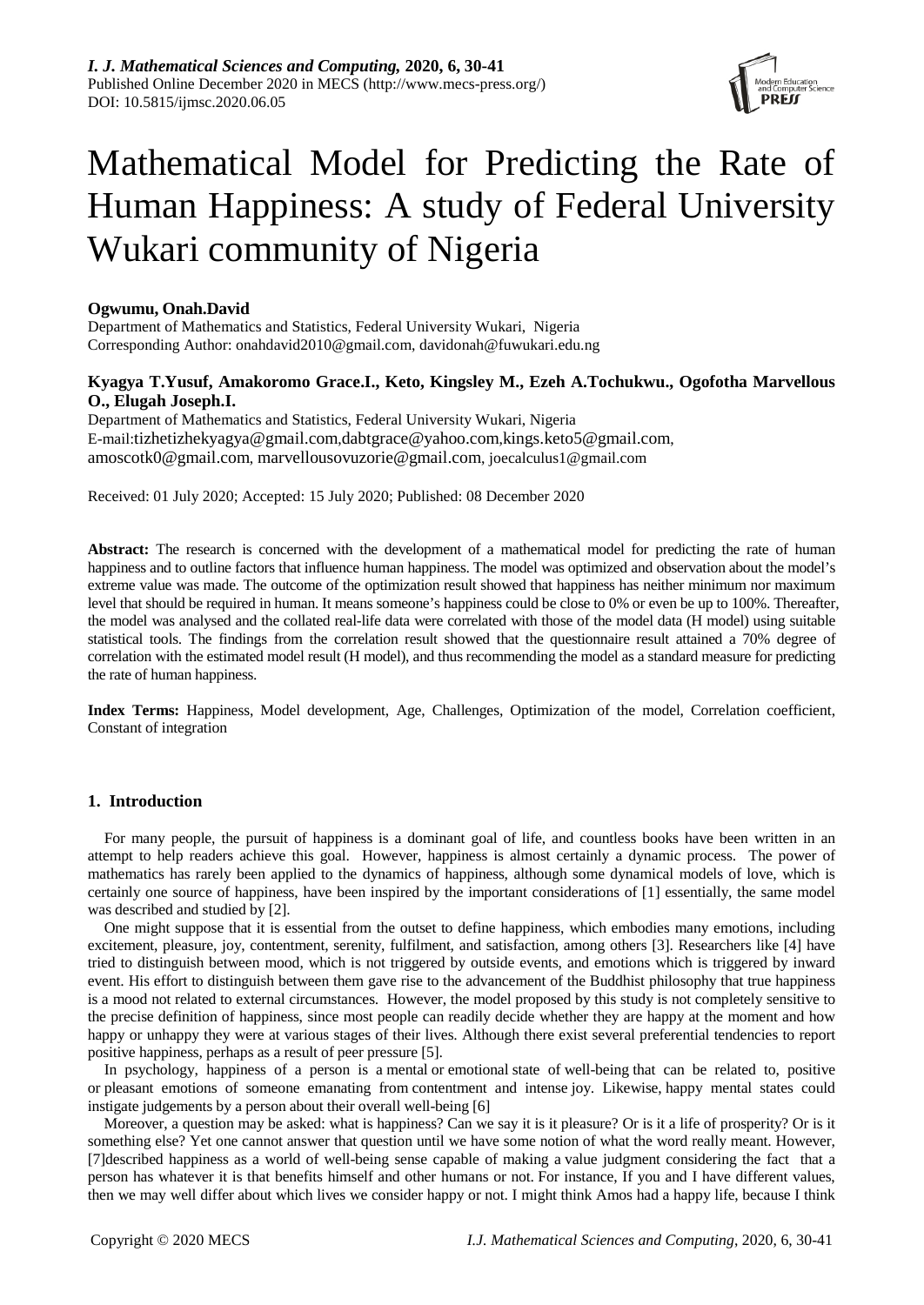what matters for well-being is getting what you want; while you may deny this because you think a life of evildoing, however "successful," is sad and impoverished.

A sequence of models for the time evolution of one's happiness in response to external events is described. These models with added nonlinearities can produce stable oscillations given the existence of some external events. Potential implications for psychotherapy and a personal approach to life are discussed. This research is meant to formulate a model equation showing how our happiness depends not only on what happens to us but also how this compares to other people.

The objectives of this research are: establish mathematical relationship between happiness and some key factors that influences happiness; validate the model results by correlating its value with real life data; and to optimize the model formulated and provide information that determines one's level of happiness.

# *1.1 Motivations for the study*

There are a lot of issues that motivated this study.

- The first situation is the quest for happiness. Happiness is the most desired emotional feeling by all humans; many people go into different activities trying to be happy. People embark into relationships to be happy, people seek job opportunities to be happier than they have been, and people even go to the extreme of taking drugs that enhance "norepinephrine" (happiness hormone) such as ecstasy to get happiness. This desperate desire for happiness by humans prompted my enthusiasm to the study.
- Secondly, unavailability of mathematical tools to predict human's happiness in the existing literature. In this present technology powered world, any hope we might have of a reasonably human future in which cooperation and decency are incentivized may depend on our ability to represent our higher human needs mathematically, and to build these representations into the increasingly unfathomable systems that drive education, politics, well-being, and the economy.
- Another of the motivations for this study is academic contribution. Fellow researchers could learn from and also improve on this study from various standpoints.

# **2. Literature Review**

Research shows that happiness is not the result of bouncing from one joy to the next but achieving happiness could typically involve times of considerable discomfort. Money is important to happiness, but only to a certain point. Money buys freedom from worry about the basics in life like: housing, food and clothing. Also genetic makeup, life circumstances, achievements, marital status, social relationships, even your neighbours; all influence how happy you are or can be, [8].

According to [9], a failsafe way of sustaining high happiness levels is to maintain low expectations. This formula is based on the idea that one's happiness levels are inversely proportional to one's expectations. Furthermore, [10] suggested that happiness is a default state. If we shape expectations to acknowledge the full range of possible events, unhappiness is on its way to being defeated.

Happiness reflects not just the aggregate of moments in one's life, but also the global quality of one's life taken as a whole, [11]. And we seem to care not just about the total quantity of good in our lives, but about its distribution. a happy ending, say, counts for more than a happy middle, [12].

Economists thought that challenges like unemployment usually caused a strong sense of unhappiness. [13] Used the data from British Household Panel Study and realise that the unemployed people happiness sense is lower than the employed ones. Moreover, unemployment has a larger influence on lowering happiness than divorce.Lastly, researchers like [14] stipulated that, as we age, we have the opportunity to accept who we are, instead of focusing on who we feel we need to become. We relax into being ourselves. Our faces start to look like who we are. And the world settles into more and more familiar patterns. That acceptance brings diminished anxiety and a higher degree of enjoyment.

# **3. Research Methodology**

# *3.1. Model Formulation*

To create the research model equation, we considered some measurable parameters that strongly influence human happiness, and the mathematical relationship between happiness and these parameters were established. However, under this section, we employed some basic assumptions needed to give us a model that conforms to reality.

### *3.1.1 Some Basic Assumptions for the Model*

### *3.1.1.1. Happiness (H) versus Challenges (N) faced by Humans*

In this research we refer challenges as factors that reduce happiness of a person; factors like bad news, death, loss, and so on. We denote these challenges factor by N. Since an increase in N will lead to a drastic reduction in Happiness H, then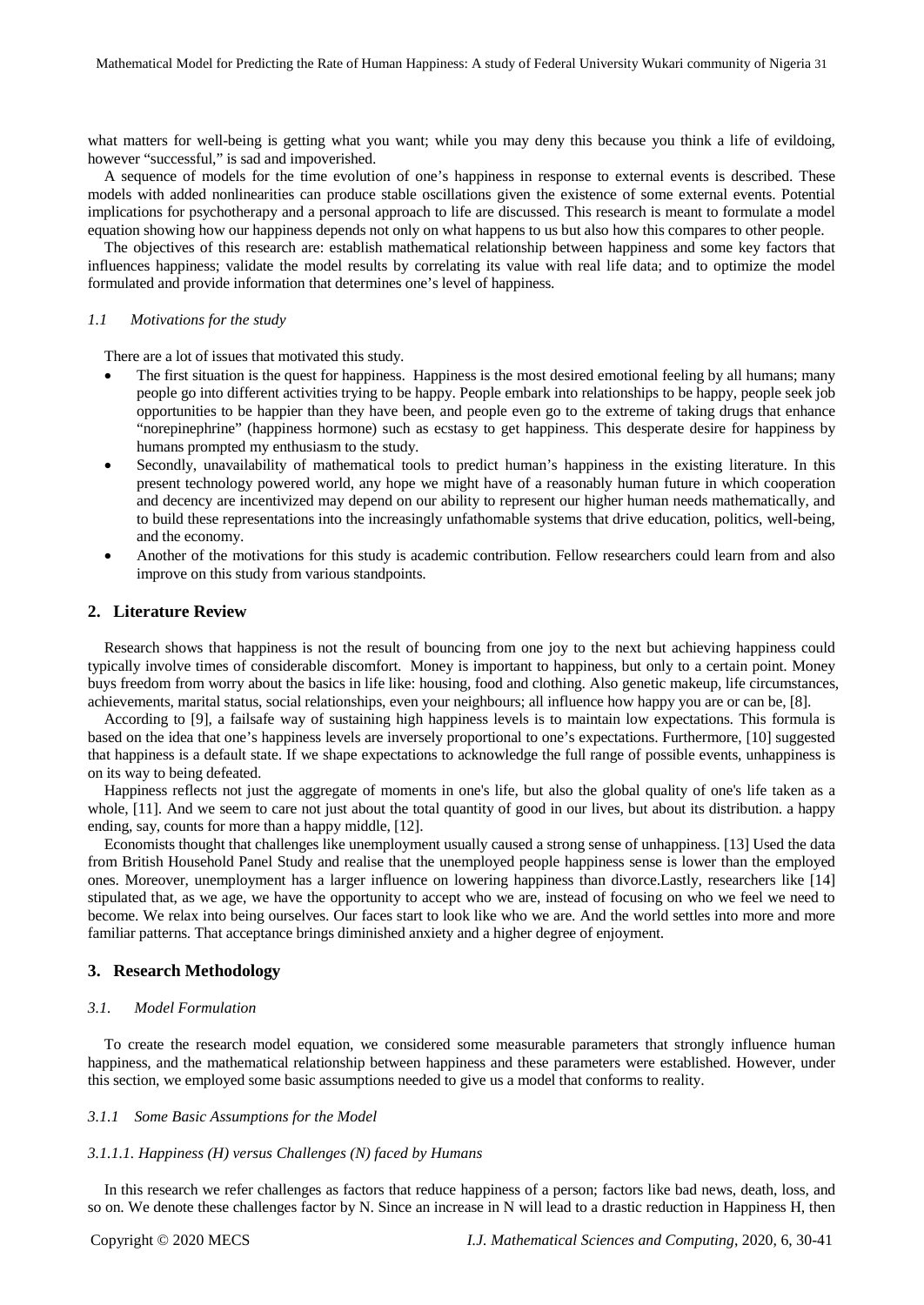we can remark that the relationship between H and N is an inverse proportionality relationship. Thus mathematically, we have;

$$
H\alpha \frac{1}{N} \tag{1}
$$

$$
H = \frac{C_2}{N}
$$
 (2)

Where  $C_2$  is the constant of proportionality.

# *3.1.1.2. Happiness versus Age of Humans*

Research has shown that when people are young, they tend to be happier because they have little or no worries, and as they grow into their working or youth stage of life their happiness level reduces. And similarly, their happiness level increases again as they become older since it is assumed that at this stage, they would have enough children, friends and family member to help shoulder their needs. This results into a quadratic relationship between happiness and age. And if we denote age by A; then,

$$
H = aA^2 + bA + d \tag{3}
$$

Where a, b, and d are constants to be determined.

# *3.1.2 Establishment of model parameter Relationship*

Let by combining via addition of equation (2) and (3) gives;

$$
2H = \frac{c_2}{N} + aA^2 + bA + d
$$
 (4)

$$
\Rightarrow H = \frac{c}{2N} + \frac{a}{2A^2} + \frac{b}{2A} + \frac{d}{2}
$$
 (5)

Let 
$$
\frac{c}{2} = c
$$
,  $\frac{a}{2} = a$ ,  $\frac{b}{2} = b$ , and  $\frac{d}{2} = d$  (6)

Hence, 
$$
H(t) = \frac{c}{N} + aA^2 + bA + d
$$
 (7)

Where;  $N =$  challenges,  $A = Age$ , and a, b, c, d are all constants to be evaluated.

# *3.2 Computation of the Model Equation Constants*

We apply least Squares method on equation (5) so as to obtain the values for our model equation constants.

$$
Z_{\min} = \sum_{i=1}^{n} \left[ H_i(t) - \frac{c}{N} - aA_i^2 - bA_i - d \right]^2
$$
 (8)

Where 
$$
i = 1, 2, 3, \ldots
$$
, n. but for this study  $n = 38$ . And likewise, at optimal point

$$
\frac{\partial Z}{\partial c} = \frac{\partial Z}{\partial a} = \frac{\partial Z}{\partial b} = \frac{\partial Z}{\partial d} = 0
$$
\n(9)

Thus, differentiating equation (8) partially with respect to each of the distinct model constants and equating to zero yields

$$
\frac{\partial Z}{\partial c} = -2 \sum_{(i=1)}^{38} [H_i(t) - \frac{c}{N} - aA_i^2 - bA_i - d] * \frac{1}{N}
$$
(10)

Setting equation (10) to zero yields;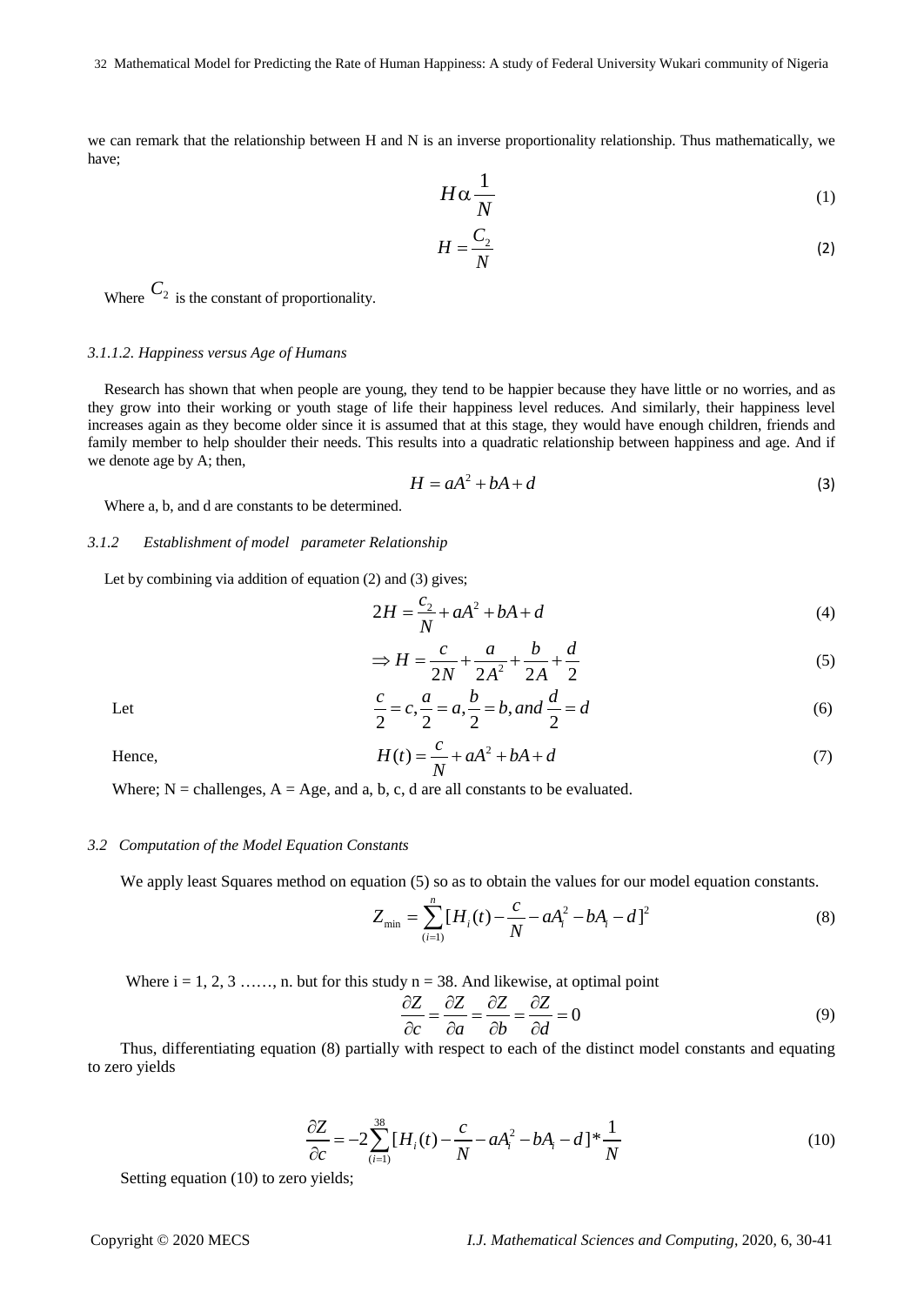$$
\sum_{(i=1)}^{38} [H_i(t) - \frac{c}{N} - aA_i^2 - bA_i - d]^* \frac{1}{N} = 0
$$
  

$$
\Rightarrow \sum_{(i=1)}^{38} \frac{1}{N_i} * H_i(t) - \sum_{i=1}^{38} \frac{c}{N_i^2} - \sum_{i=1}^{38} aA_i^2 * \frac{1}{N_i} - \sum_{(i=1)}^{38} bA_i^2 + \frac{1}{N_i} - \sum_{(i=1)}^{38} d^* \frac{1}{N_i} = 0
$$
(11)

Similarly,

$$
\frac{\partial Z}{\partial a} = -2 \sum_{i=1}^{38} [H_i(t) - \frac{c}{N_i} - aA_i^2 - bA_i - d]^* A_i^2 = 0
$$
  
\n
$$
\Rightarrow \sum_{i=1}^{38} A_i^2 * H_i(t) - \sum_{i=1}^{38} \frac{c}{N_i} * A_i^2 - \sum_{i=1}^{38} aA_i^4 - \sum_{i=1}^{38} bA_i^3 - \sum_{i=1}^{38} d^* A_i^2 = 0
$$
  
\nAlso,  
\n
$$
\frac{\partial Z}{\partial b} = -2 \sum_{i=1}^{38} [H_i(t) - \frac{c}{N_i} - aA_i^2 - bA_i - d]^* A_i = 0
$$
  
\n
$$
\Rightarrow \sum_{i=1}^{38} A_i * H_i(t) - \sum_{i=1}^{38} \frac{c}{N_i} * A_i - \sum_{i=1}^{38} aA_i^3 - \sum_{i=1}^{38} bA_i^2 - \sum_{i=1}^{38} d^* A_i = 0
$$
  
\nAnd lastly,  
\n
$$
\frac{\partial Z}{\partial d} = -2 \sum_{i=1}^{38} [H_i(t) - \frac{c}{N_i} - aA_i^2 - bA_i - d] = 0
$$
 (13)

$$
\Rightarrow \sum_{(i=1)}^{38} H_i(t) - \sum_{(i=1)}^{38} \frac{c}{N_i} - \sum_{(i=1)}^{38} a A_i^2 - \sum_{(i=1)}^{38} b^* A_i - \sum_{(i=1)}^{38} d = 0 \tag{14}
$$

### *3.3 Research Instrument Used*

The research made use of primary data in order to present a more objective view at the end of the study. Primary data are those data obtained for the solution of specific problem at hand. This kind of data could be obtained from primary sources through the use of questionnaires and oral interview, so as to obtain real data from individual respondents. Thus, the research instrument used for data collection of this study is the interview and questionnaire method. This is because we want to get how happy people are and what really make them that happy. Specifically, we adopted purposeful sampling since we want to focus on Federal University Wukari community. A total of 300 questionnaires were distributed in different part of Nigeria places like wukari in Taraba, some part Enugu state and of Anambra state. And after analysis and critical evaluations of the data obtained a total of 38 questionnaires were used for our data analysis while others were discarded due to fake response, multiple shading of options, and incomplete answers.

# *3.4 Evaluation of Equation Constants using the Data in Table1. Above*

Here, we perform algebraic multiplication and divisions on the data in Table 1.above and apply the outcome into equation (11), (12), (13) and (14) in order to obtain the models constants yields;

$$
830.9125 = 165659c + 1165001.0429a + 32385.42b + 1190.833d
$$
 (15)

$$
33571.78 = 1165001.042c + 140871751.9a + 2782504b + 58882.75d
$$
 (16)

$$
774.3775 = 32385.42c + 2782504a + 58882.75b + 1380.5d
$$
 (17)

$$
20.99 = 1190.833c + 58882.75a + 1380.5b + 38c
$$
 (18)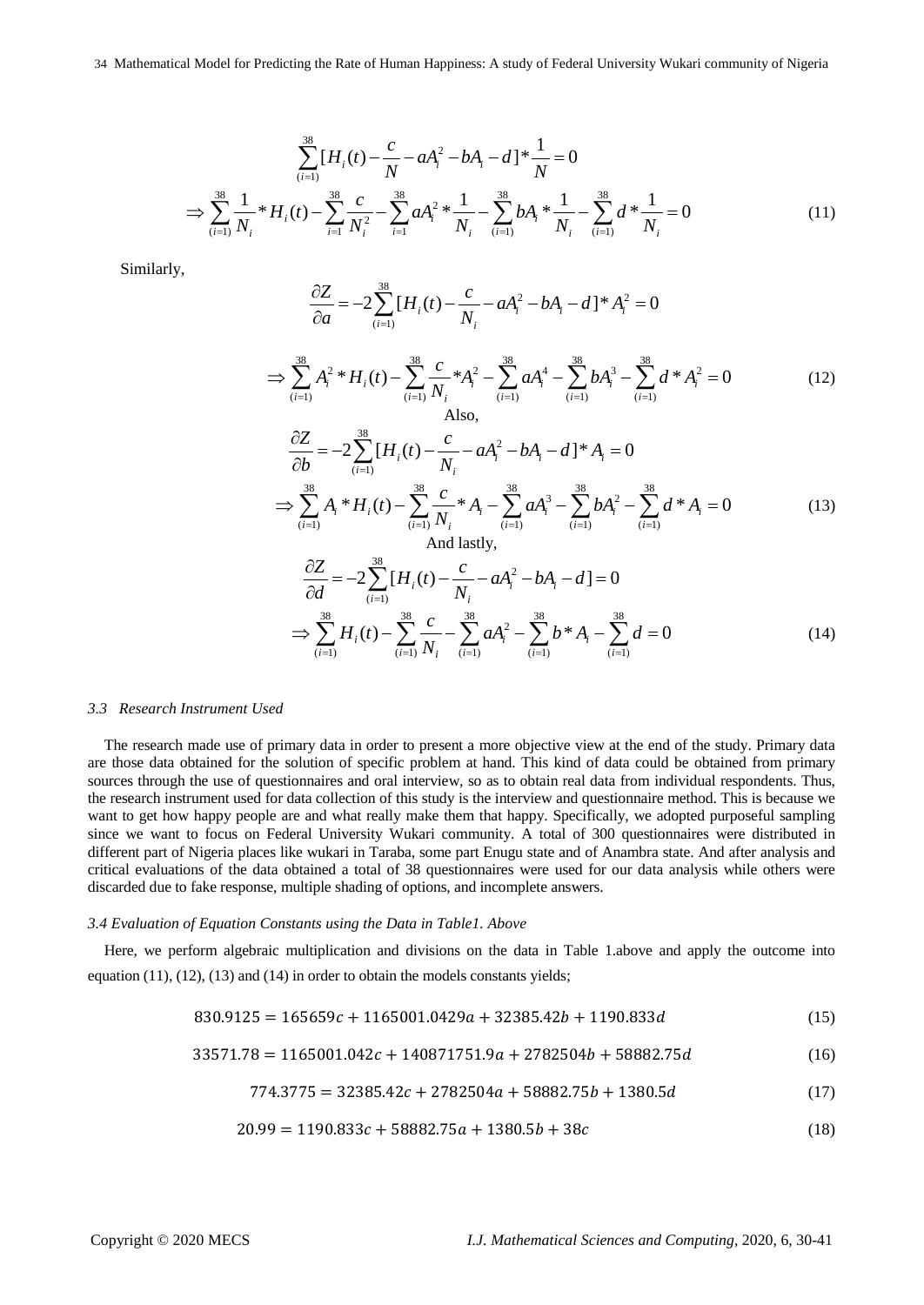Table 1.: Questionnaire Data gathered for the Research.

| Respondents     | Age (A)                        | Challenge (N)                | Happiness (H)                 |  |
|-----------------|--------------------------------|------------------------------|-------------------------------|--|
| $\mathbf{1}$    | 60                             | 0.655<br>0.1                 |                               |  |
| $\overline{2}$  | 30.5                           | 0.15                         | 0.455                         |  |
| $\overline{3}$  | $\overline{5}$                 | 0.005                        | 0.755                         |  |
| $\overline{4}$  | 50.5                           | 0.05                         | 0.555                         |  |
| 5               | 60                             | 0.15                         | 0.655                         |  |
| $\overline{6}$  | 50.5                           | 0.05                         | 0.455                         |  |
| $\overline{7}$  | 15.5                           | 0.15                         | 0.455                         |  |
| $\overline{8}$  | 30.5                           | 0.15                         | 0.455                         |  |
| $\overline{9}$  | 40.5<br>0.2                    |                              | 0.555                         |  |
| 10              | 60                             | 0.1                          | 0.655                         |  |
| $11\,$          | 40.5<br>0.05                   |                              | 0.555                         |  |
| 12              | 30.5                           | 0.005                        | 0.855                         |  |
| 13              | 30.5                           | 0.05                         | 0.555                         |  |
| 14              | 30.5                           | 0.005                        | 0.955                         |  |
| 15              | 30.5                           | 0.1                          | 0.455                         |  |
| 16              | 40.5                           | 0.05                         | 0.555                         |  |
| 17              | 40.5                           | 0.1                          | 0.355                         |  |
| 18              | 30.5                           | 0.1                          | 0.455                         |  |
| 19              | 15.5                           | 0.2                          | 0.455                         |  |
| 20              | 15.5                           | 0.005                        | 0.555                         |  |
| $21\,$          | 30.5                           | 0.1                          | 0.555                         |  |
| $\overline{22}$ | 30.5                           | 0.3                          | 0.555                         |  |
| 23              | 60                             | 0.05                         | 0.555                         |  |
| 24              | 50.5                           | 0.2                          | 0.555                         |  |
| 25              | 30.5                           | 0.1                          | 0.355                         |  |
| 26              | 15.5                           | 0.1                          | 0.455                         |  |
| 27              | 15.5                           | 0.1                          |                               |  |
| 28              | 30.5                           | 0.05                         |                               |  |
| 29              | 30.5                           | 0.4                          | 0.355                         |  |
| 30              | 30.5                           | 0.1                          | 0.655                         |  |
| 31              | 50.5                           | 0.1                          | 0.755                         |  |
| $\overline{32}$ | 50.5                           | 0.15                         | 0.655                         |  |
| 33              | 15.5                           | 0.15                         | 0.355                         |  |
| $\overline{34}$ | $60\,$                         | 0.05                         | 0.655                         |  |
| $\overline{35}$ | 50.5                           | 0.05                         | 0.455                         |  |
| 36              | 30.5                           | 0.1                          | 0.655                         |  |
| 37              | 60                             | 0.05                         | 0.455                         |  |
| 38              | 30.5                           | 0.1                          | 0.555                         |  |
|                 | $\sum_{i=1}^{38} A_i = 1380.5$ | $\sum_{i=1}^{38} N_i = 4.02$ | $\sum_{i=1}^{38} H_i = 20.99$ |  |

Source: data obtained from the field using the questionnaire.

Hence, by solving equation (15), (16), (17), and (18) simultaneously by Gauss elimination method, we obtain: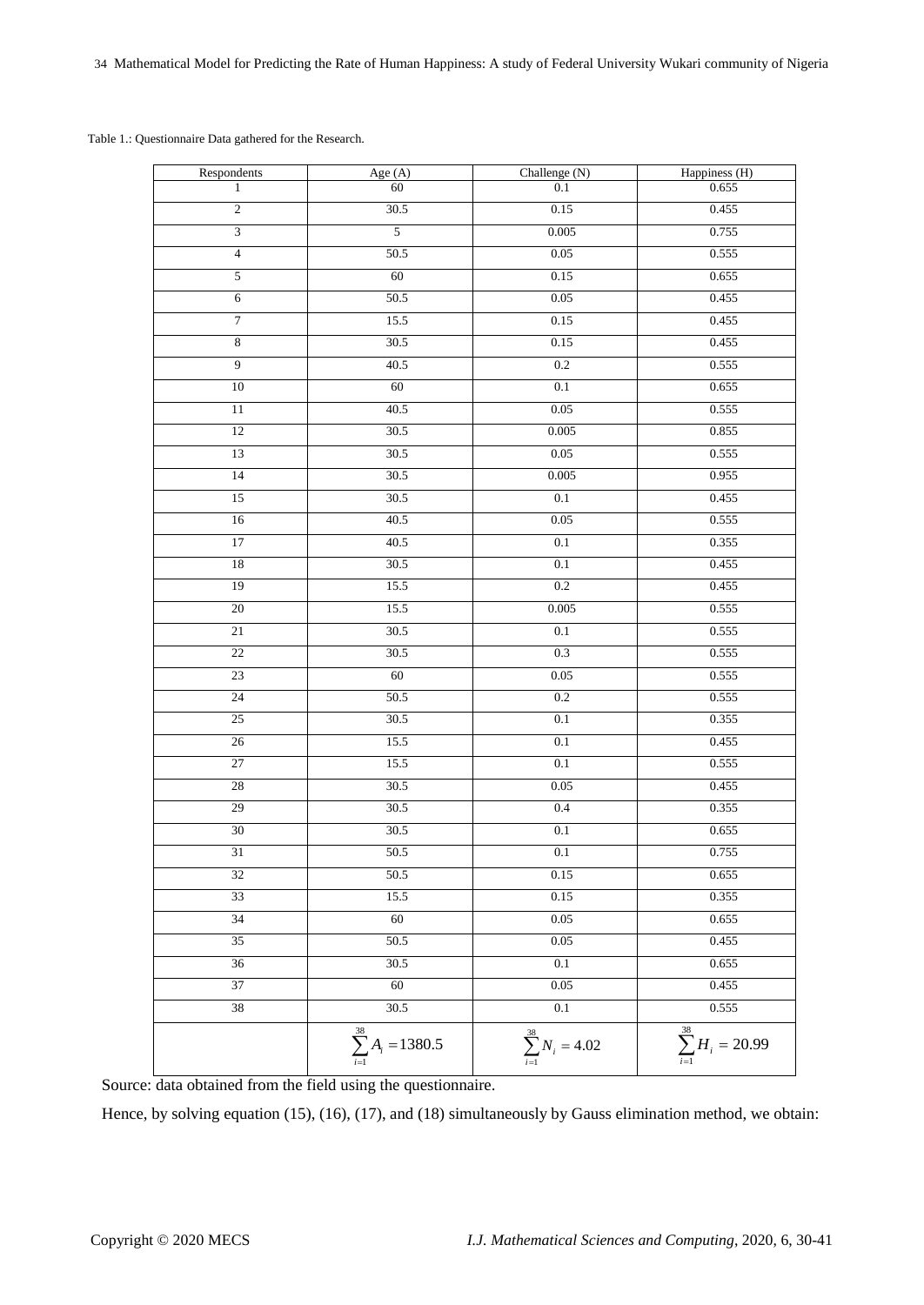$$
c = 0.001648534644
$$
\n
$$
a = -0.00001124652393
$$
\n
$$
b = 0.004237760047
$$
\n
$$
d = 0.3641807646
$$
\n(19)

Thus, putting the values of a,b, c, and d, into equation (19) we have;

$$
H = \frac{0.001648534644}{N} - 0.0001124652393A^2 + 0.004237760047A + 0.3641807646\tag{20}
$$

Equation (20) is the developed model for predicting the rate of human happiness.

# **4. Discussion of Results**

This section is the reflection of the discussion of findings in the research where the data gathered and model formulated are presented and analysed, at the end of the previous chapter, we were able to gather data by questionnaire in order to evaluate the models constants. Hence the formulated model is:

$$
H(t) = \frac{c}{N} + aA^2 + bA + d \tag{21}
$$

Were:

$$
c = 0.001648534644
$$

 $a = -0.00001124652393$ 

$$
b = 0.004237760047
$$

$$
d = 0.3641807646
$$

### *4.1 Optimization of the Model*

Mathematical optimization is the selection of a best element (with regard to some criterion) from some set of available alternatives. In the simplest case, an optimization problem consists of maximizing or minimizing a real function by systematically choosing input values from within an allowed set and computing the value of the function. More generally, optimization includes finding "best available" values of some objective function given a defined domain (or input), including a variety of different types of objective functions and distinct domains.

Hence, we will wish to optimize our result by using Lagrange's multiplier method subject to a particular constrain as follows:

From equation (21) in the previous chapter,

$$
H(t) = \frac{c}{N} + aA^2 + bA + d
$$
\n<sup>(22)</sup>

Since our model equation is in 2-variable (age and challenge), we then determine the nature of its extreme values.

### *4.2 Observation on the Nature of the Model Extreme Values*

In this stage, we test if the models extreme point or limit point is at minimum, maximum, or saddle point.

Generally, given any continuous function  $U(x, y)$  satisfying continuity of functional partial derivatives; then letting:

$$
A = \frac{\partial^2 U}{\partial x^2}; B = \frac{\partial^2 U}{\partial x \partial y}; C = \frac{\partial^2 U}{\partial y^2}
$$

When: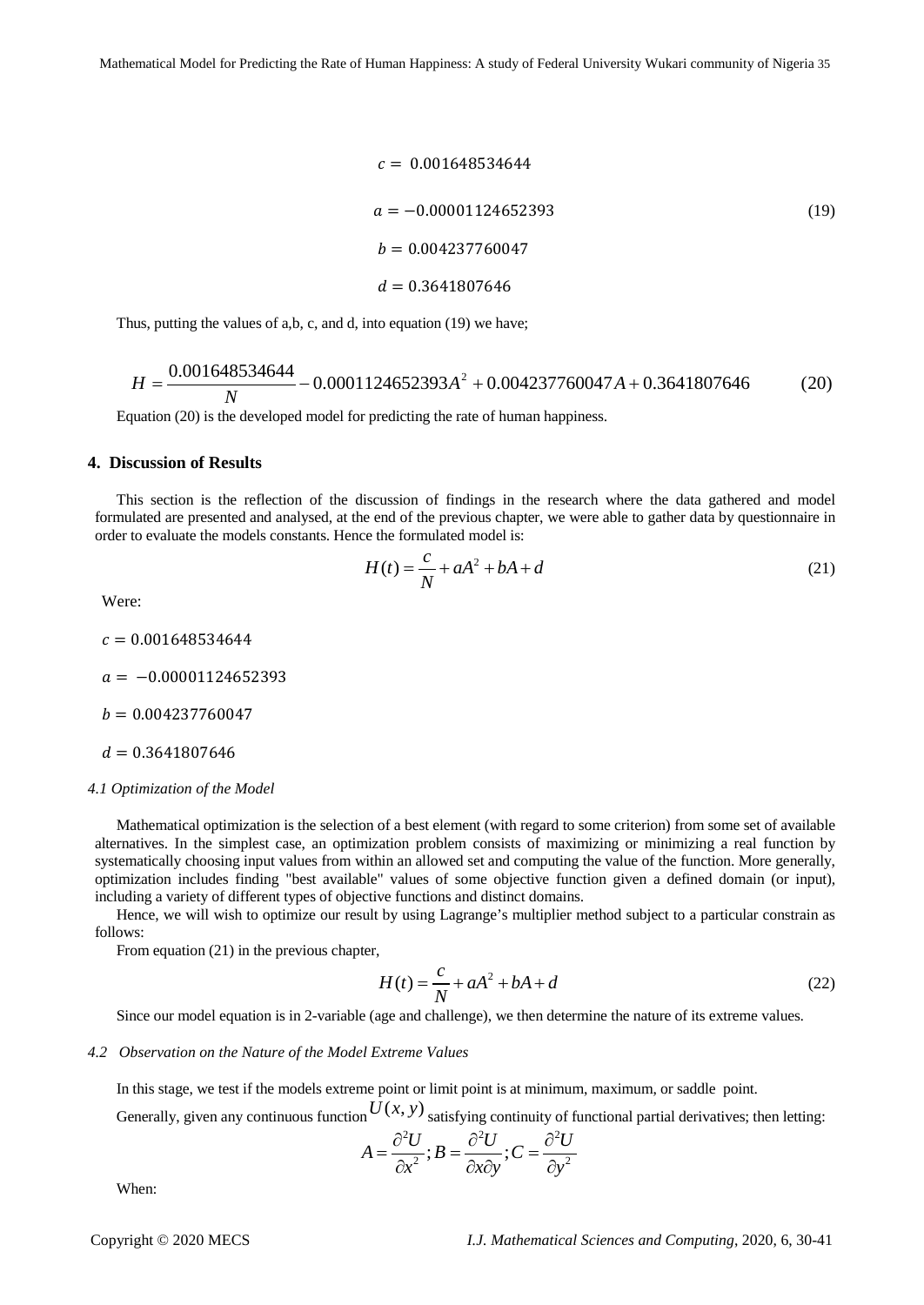1.  $B^2 - AC < 0$ , it implies that  $U(x, y)$  has extreme value  $(x_0, y_0)$  and minimum if  $A > 0$ , and it is maximum if  $A < 0$ .

2.  $B^2 - AC > 0$ , or  $AB < C^2$  it implies that  $U(x, y)$  has no extreme value. And it implies that the point  $(x_0, y_0)$  it is saddle.

3.  $B^2 - AC = 0$ , it implies that one has no knowledge about its extreme values.

Thus, applying the above rule to our model equation we have:

$$
\frac{\partial H}{\partial A} = 2aA + b \tag{23}
$$

$$
\Rightarrow A = \frac{\partial^2 H}{\partial A^2} = 2a \tag{24}
$$

$$
also, \frac{\partial H}{\partial N} = \frac{-c}{N^2} \tag{25}
$$

$$
\Rightarrow C = \frac{\partial^2 H}{\partial N^2} = \frac{2c}{N^3}
$$
 (26)

$$
finally, B = \frac{\partial^2 H}{\partial A \partial N} = \frac{\partial}{\partial A} \left( \frac{-c}{N} \right) = 0 \tag{27}
$$

Therefore from the above rule,

$$
B^2 - AC = 0 - 2a \left(\frac{2c}{N^3}\right) = \frac{-4ac}{N^3}
$$
 (28)

Recall that;

$$
c = 0.001648534644
$$

$$
a = -0.00001124652393
$$

Thus,

$$
B^2 - AC = \frac{0.00000001854}{N^3} > 0
$$
\n(29)

Hence, from (29) we can conclude that there is neither maximum nor minimum level of happiness for human. It therefore implies that happiness level of a person can grow close to 100% and could drop down to a level as close to 0%. From the findings of the study also, we can infer that happiness of every individual at the initial point (Birth) is equivalent to zero; as no age and challenge has been recorded at that point.

### *4.3 Validation of the Model*

A model is developed for a specific purpose (or application) and its validity determined with respect to that purpose. If the purpose of a model is to answer a variety of questions, the validity of the model needs to be determined with respect to each question, [15]

For the model to be ready we have to test if it conforms to reality by conducting a pilot test on the data obtained in the various area of the research. The test show that the model conforms to reality since the absolute difference between the questionnaire's data and the actual model's data is less than 20% (as shown in the Table 2 below), the minor error in the actual model data is as a result of the other factors that affects happiness which is not captured in this research.

Furthermore, given that what constitutes a good model is subjective, but from a performance modelling point of view our criteria for judging the goodness of models will be based on how accurately measures extracted from the model correspond to the measures which would be obtained from the represented system, [16].The Table below give a validation of the questionnaire data to check if the model actually calculates happiness or not; and whether the model should be an approved mathematical model for predicting the rate of human happiness, and also show the absolute error.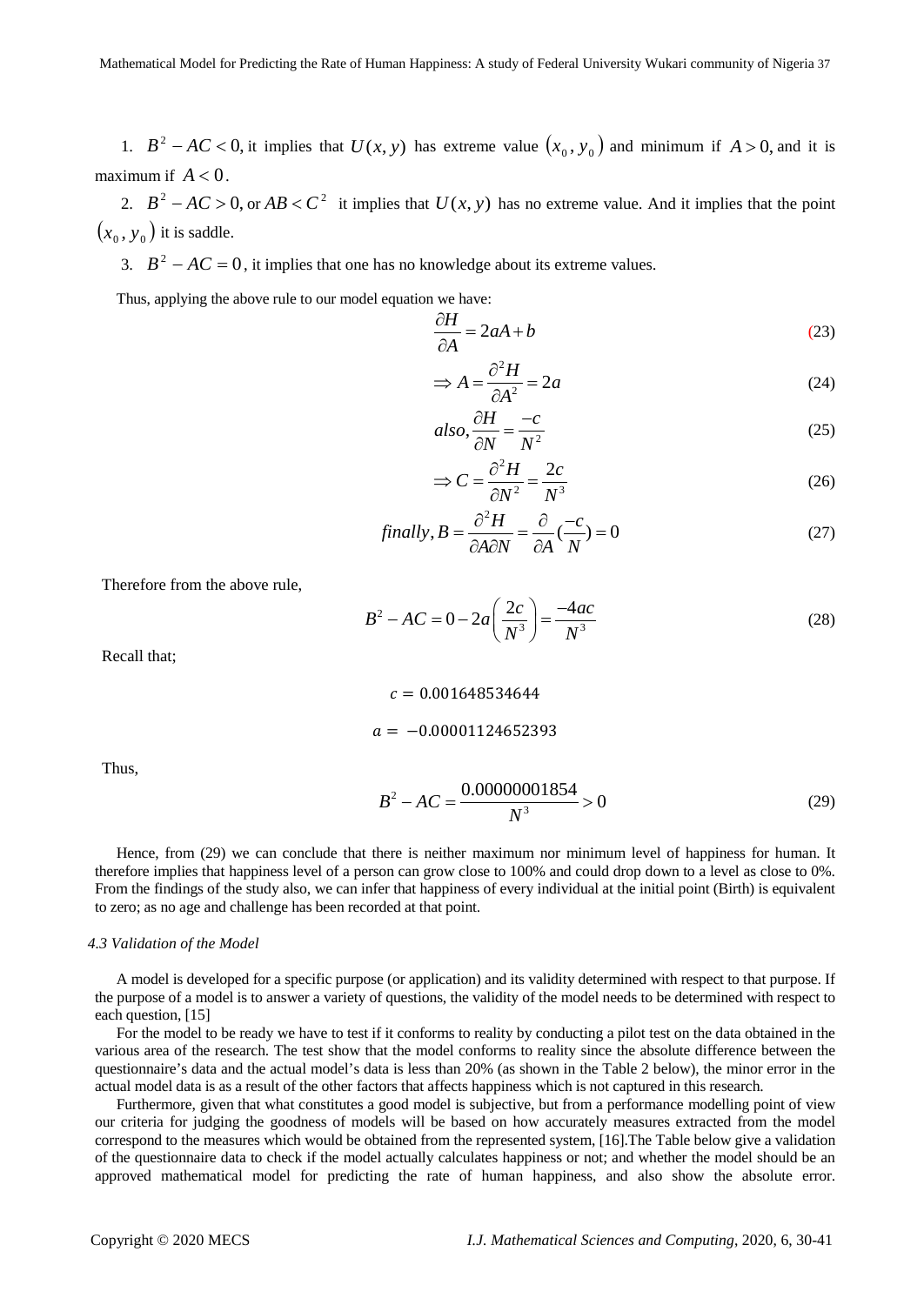### Table 2.: Table for the Validation of the Model

| H     | $H_{\scriptscriptstyle M}$ | difference<br>Absolute | Percentage difference |  |
|-------|----------------------------|------------------------|-----------------------|--|
| 0.655 | 0.594444228                | 0.060555772            | 6.055577              |  |
| 0.455 | 0.493960598                | 0.038960598            | 3.89606               |  |
| 0.755 | 0.714795331                | 0.040204669            | 4.020467              |  |
| 0.555 | 0.582476892                | 0.027476892            | 2.747689              |  |
| 0.655 | 0.588949112                | 0.066050888            | 6.605089              |  |
| 0.455 | 0.582476892                | 0.127476892            | 12.74769              |  |
| 0.455 | 0.438154299                | 0.016845701            | 1.68457               |  |
| 0.455 | 0.493960598                | 0.038960598            | 3.89606               |  |
| 0.555 | 0.525605609                | 0.029394391            | 2.939439              |  |
| 0.655 | 0.594444228                | 0.060555772            | 6.055577              |  |
| 0.555 | 0.550333629                | 0.004666371            | 0.466637              |  |
| 0.855 | 0.812677296                | 0.042322704            | 4.23227               |  |
| 0.555 | 0.51594106                 | 0.03905894             | 3.905894              |  |
| 0.955 | 0.812677296                | 0.142322704            | 14.23227              |  |
| 0.455 | 0.499455714                | 0.044455714            | 4.445571              |  |
| 0.555 | 0.550333629                | 0.004666371            | 0.466637              |  |
| 0.355 | 0.533848282                | 0.178848282            | 17.88483              |  |
| 0.455 | 0.499455714                | 0.044455714            | 4.445571              |  |
| 0.455 | 0.435406741                | 0.019593259            | 1.959326              |  |
| 0.555 | 0.756870997                | 0.201870997            | 20.1871               |  |
| 0.555 | 0.499455714                | 0.055544286            | 5.554429              |  |
| 0.555 | 0.488465483                | 0.066534517            | 6.653452              |  |
| 0.555 | 0.610929574                | 0.055929574            | 5.592957              |  |
| 0.555 | 0.557748873                | 0.002748873            | 0.274887              |  |
| 0.355 | 0.499455714                | 0.144455714            | 14.44557              |  |
| 0.455 | 0.443649414                | 0.011350586            | 1.135059              |  |
| 0.555 | 0.443649414                | 0.111350586            | 11.13506              |  |
| 0.455 | 0.51594106                 | 0.06094106             | 6.094106              |  |
| 0.355 | 0.487091704                | 0.132091704            | 13.20917              |  |
| 0.655 | 0.499455714                | 0.155544286            | 15.55443              |  |
| 0.755 | 0.565991546                | 0.189008454            | 18.90085              |  |
| 0.655 | 0.56049643                 | 0.09450357             | 9.450357              |  |
| 0.355 | 0.438154299                | 0.083154299            | 8.31543               |  |
| 0.655 | 0.610929574                | 0.044070426            | 4.407043              |  |
| 0.455 | 0.582476892                | 0.127476892            | 12.74769              |  |
| 0.655 | 0.499455714                | 0.155544286            | 15.55443              |  |
| 0.455 | 0.610929574                | 0.155929574            | 15.59296              |  |
| 0.555 | 0.499455714                | 0.055544286            | 5.554429              |  |

Remarks: it is clear from the Table 2 above that our real life gathered data (H) on happiness of humans approximately coincided with the model results ( $H_M$ ) as shown. The results for  $H_M$  is obtained by substituting each respondent data in table1 into equation (20). Similarly, observations from the difference between the two results therefore suggest how high our developed model is performing and thus recommends the model as a standard measurement for computing the rate of human happiness.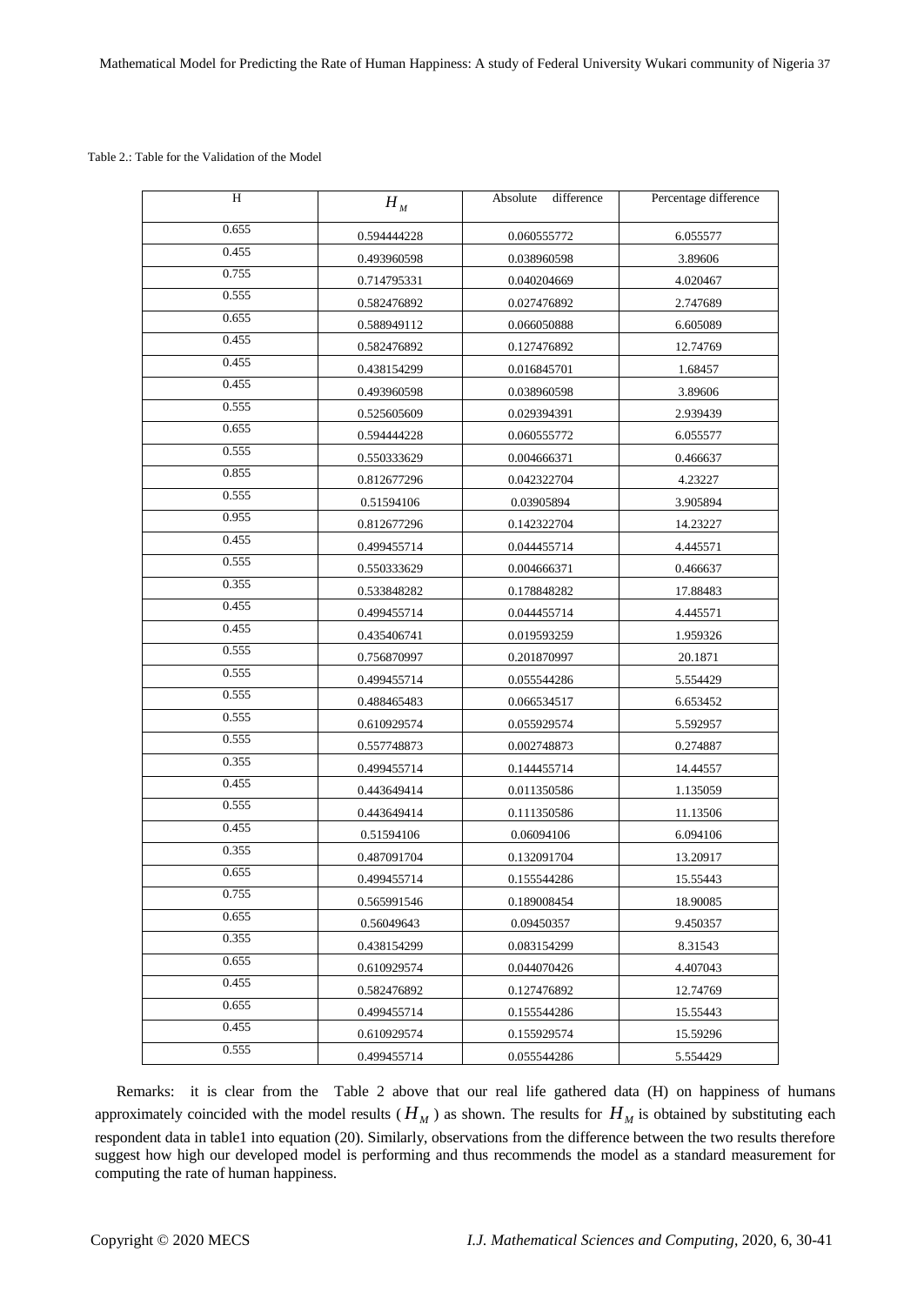| Η                     | ${\cal H}_{{\scriptscriptstyle M}}$ | $H \ast H_M$            | $H^2$                      | $H_m^2$                        |
|-----------------------|-------------------------------------|-------------------------|----------------------------|--------------------------------|
| 0.655                 | 0.594444228                         | 0.389360969             | 0.429025                   | 0.35336394                     |
| 0.455                 | 0.493960598                         | 0.224752072             | 0.207025                   | 0.243997072                    |
| 0.755                 | 0.714795331                         | 0.539670475             | 0.570025                   | 0.510932365                    |
| 0.555                 | 0.582476892                         | 0.323274675             | 0.308025                   | 0.33927933                     |
| 0.655                 | 0.588949112                         | 0.385761669             | 0.429025                   | 0.346861057                    |
| 0.455                 | 0.582476892                         | 0.265026986             | 0.207025                   | 0.33927933                     |
| 0.455                 | 0.438154299                         | 0.199360206             | 0.207025                   | 0.19197919                     |
| 0.455                 | 0.493960598                         | 0.224752072             | 0.207025                   | 0.243997072                    |
| 0.555                 | 0.525605609                         | 0.291711113             | 0.308025                   | 0.276261256                    |
| 0.655                 | 0.594444228                         | 0.389360969             | 0.429025                   | 0.35336394                     |
| 0.555                 | 0.550333629                         | 0.305435164             | 0.308025                   | 0.302867103                    |
| 0.855                 | 0.812677296                         | 0.694839088             | 0.731025                   | 0.660444387                    |
| 0.555                 | 0.51594106                          | 0.286347288             | 0.308025                   | 0.266195177                    |
| 0.955                 | 0.812677296                         | 0.776106818             | 0.912025                   | 0.660444387                    |
| 0.455                 | 0.499455714                         | 0.22725235              | 0.207025                   | 0.24945601                     |
| 0.555                 | 0.550333629                         | 0.305435164             | 0.308025                   | 0.302867103                    |
| 0.355                 | 0.533848282                         | 0.18951614              | 0.126025                   | 0.284993988                    |
| 0.455                 | 0.499455714                         | 0.22725235              | 0.207025                   | 0.24945601                     |
| 0.455                 | 0.435406741                         | 0.198110067             | 0.207025                   | 0.18957903                     |
| 0.555                 | 0.756870997                         | 0.420063403             | 0.308025                   | 0.572853706                    |
| 0.555                 | 0.499455714                         | 0.277197921             | 0.308025                   | 0.24945601                     |
| 0.555                 | 0.488465483                         | 0.271098343             | 0.308025                   | 0.238598528                    |
| 0.555                 | 0.610929574                         | 0.339065914             | 0.308025                   | 0.373234945                    |
| 0.555                 | 0.557748873                         | 0.309550624             | 0.308025                   | 0.311083805                    |
| 0.355                 | 0.499455714                         | 0.177306778             | 0.126025                   | 0.24945601                     |
| 0.455                 | 0.443649414                         | 0.201860484             | 0.207025                   | 0.196824803                    |
| 0.555                 | 0.443649414                         | 0.246225425             | 0.308025                   | 0.196824803                    |
| 0.455                 | 0.51594106                          | 0.234753182             | 0.207025                   | 0.266195177                    |
| 0.355                 | 0.487091704                         | 0.172917555             | 0.126025                   | 0.237258328                    |
| 0.655                 | 0.499455714                         | 0.327143492             | 0.429025                   | 0.24945601                     |
| 0.755                 | 0.565991546                         | 0.427323617             | 0.570025                   | 0.32034643                     |
| 0.655                 | 0.56049643                          | 0.367125162             | 0.429025                   | 0.314156248                    |
| 0.355                 | 0.438154299                         | 0.155544776             | 0.126025                   | 0.19197919                     |
| 0.655                 | 0.610929574                         | 0.400158871             | 0.429025                   | 0.373234945                    |
| 0.655                 | 0.582476892                         | 0.265026986             | 0.207025                   | 0.33927933                     |
| 0.655                 | 0.499455714                         | 0.327143492             | 0.912025                   | 0.24945601                     |
| 0.455                 | 0.610929574                         | 0.277972956             | 0.207025                   | 0.373234945                    |
| 0.555                 | 0.499455714                         | 0.277197921             | 0.308025                   | 0.24945601                     |
| $\sum H_i =$<br>20.99 | $\sum H_{\scriptscriptstyle{Mi}} =$ | $\sum H_{I} * H_{Mi} =$ | $\sum H_i^2 =$<br>12.26395 | $\sum {H}_{Mi}$<br>11.91800298 |
|                       | 20.99000055                         | 11.91800254             |                            |                                |

Table 3: Correlation Coefficient between Questionnaire Data and Model Predicted Happiness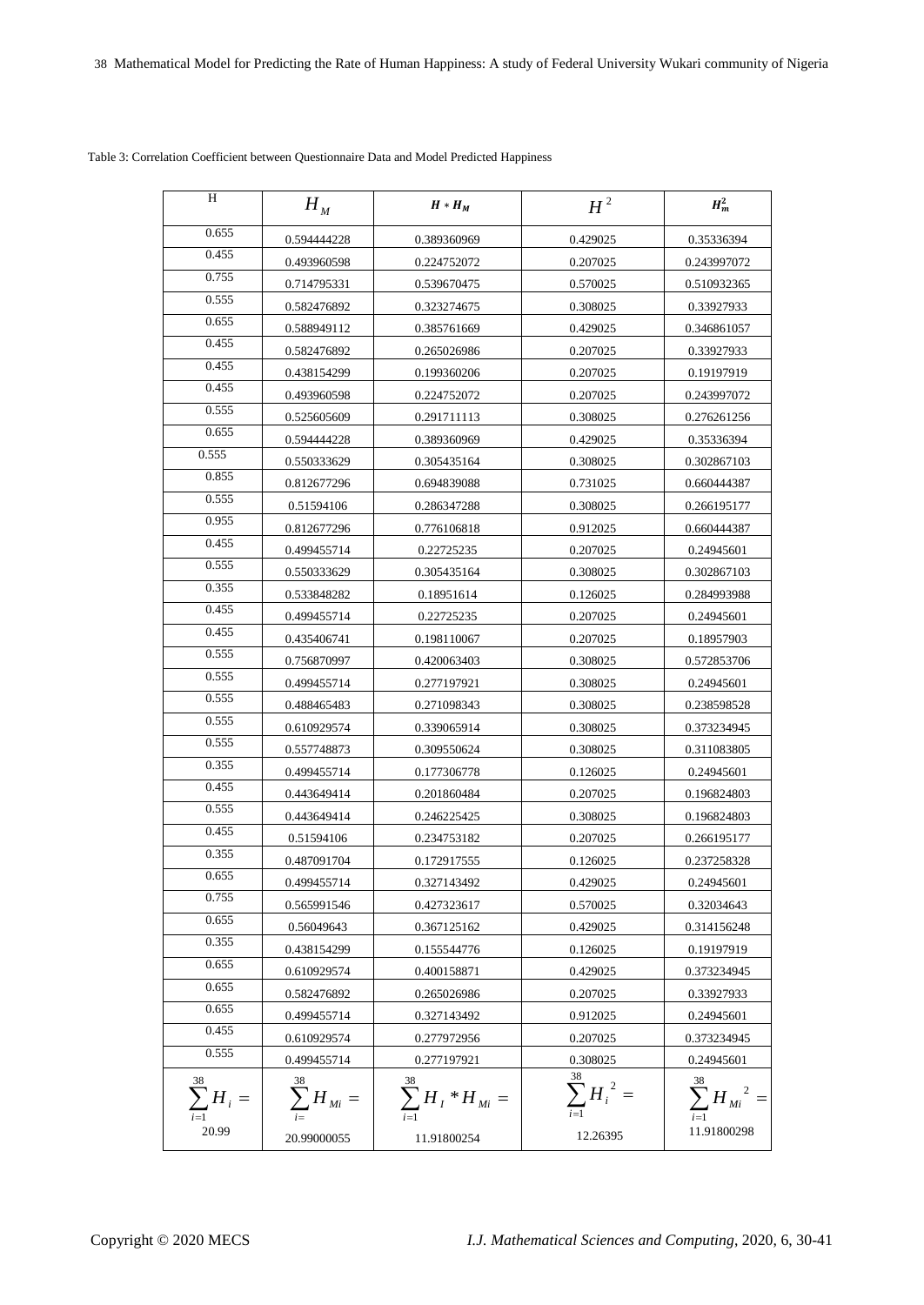Correlation coefficient (r) = 
$$
\frac{n\sum xy - \sum x \sum y}{\sqrt{[n\sum x^2 - (\sum x)^2][n\sum y^2 - (\sum y)^2]}}
$$

$$
r = \frac{38 * 11.91800254 - 20.99 * 20.99000055}{\sqrt{[38 * 12.26395 - 20.99^2][38 * 11.91800298 - 20.99000055^2]}}
$$

$$
r = 0.6953
$$

Remarks: the outcome of the correlation coefficient analysis carried out using the data in Table 3 shows that  $r =$ 0.6953. Thus we assert that our model has approximately 70% of correlation with real life data used. Finally, since our model has a high level of correlation with real life data, we are thus commending the model as a standard model for predicting the rate of human happiness.

# **5 CONCLUSION**

This research work studied human happiness, factors that affect human happiness and the mathematical relationship between these factors and how they influence human happiness in Nigeria.

Primary data were collected using questionnaire as a tool. These data were collected from individuals from different background and opinion. In the study, we also harmonize the cumbersome data obtained using least-squares' method to obtain the proposed model equation constants.

After formulating the model, we validated the accuracy of the model by comparing its estimated result and real life data and found out that the model has a higher correlation with reality data used.

From the various level of the model analysis, this study has established that happiness is a vital goal that every human being should desire to pursue and achieve. And in order to attain a higher degree of happiness, one has to take cognizance of those factors that affects and influence happiness as highlighted in this study. It is instructive to note that this study has categorized the factors that affect happiness into two: (i) human factors and (ii) natural factors. The human factors are those factors that can be controlled by human (such as challenges) while the natural factors are those caused by nature and are beyond the control of human (i.e. age)

As an advantage of the study, it is obvious that with the formulated model in equation (20), any person can input his/her data into the model and obtain their happiness level. Equally, the optimization result of the model in equation (29) showed that there is neither maximum nor minimum level of happiness that humans should have at any time, it then means that someone can have or attain a happiness level close to 100% or 0%. But the snag indicated by the study is that government and non-governmental remedies or programmes tailored towards reducing the challenge ratio of humans thereby bringing people to a happiness level that is close to 100% should be put in place. This is because people in this situation can take to violence, terrorism group formation, commit suicide, murder and even constitute seasonal threat to the society.

# **References**

[1] M. Buchibrand, 7 forms of divorce in Africa, Retrieved on 22nd May 2018 from https://www.nairaland.com/2526539/7-formsdivorce-africa, 2016.

[1] S. H. Strogatz, "Love affairs and differential equations", Mathematics magazine; 1994, 61: 35.

[2] M. J. Radzicki, "Dyadic processes, tempestuous relationships, and system dynamics," System Dynamics Review, 1993; 9: 79-94.

[3] F. Orsucci, "Happiness and deep ecology: On noise, harmony, and beauty in the mind", Nonlinear Dynamics, Psychology, and Life Sciences ,2001; 5: 65-76.

[4] D. Goleman, "Destructive emotions: A scientific dialogue with the Dalai Lama", New York: Bantum, 2003.

[5] E. Diener, E. Suh, R. Lucas & H. Smith, "Subjective well-being: Three decades of progress", Psychological Bulletin, 1999; 125: 276-302.

[6] P. Anand, Happiness Explained. Oxford University Press, retrieved online, 2016.

[7] D. Haybron, "Happiness", The Stanford Encyclopedia of Philosophy, 2011; 1: 1-45. retrieved:https://plato.stanford.edu/archives/fall2011/entries/happiness/>.

[8] B. Blalock, "LIVING YOUR LEGACY NOW: inspiring life lessons for a successful, healthy and fulfilling life". DOG EAR Publishing, 2018.

[9] R. Raghunathan, " The Pursuit of Happiness: Can It Make You Happy?", PsycEXTRA Dataset, 2018.

[10] M. Gawdat, "Solve for Happy", Pan Macmillan, 2019.

[11] J. Raibley, "Well-being and the priority of values," Social Theory and Practice, 2010; 36(4): 593.

[12] J. D. Velleman, "Well-Being and Time," Pacific Philosophical Quarterly, 1991; 72(1): 48-77.

[13] A. Clark and A. Oswald, "unhappiness and unemployment". Economic journal, 1994; 104(424): 648-59.

[14] K. Eisold, "why are we happier as we age". Happiness and age. Retrieved from: https://www.psychologytoday.com/intl/blog/hidden-motives/201006/happiness-and-age, 2010.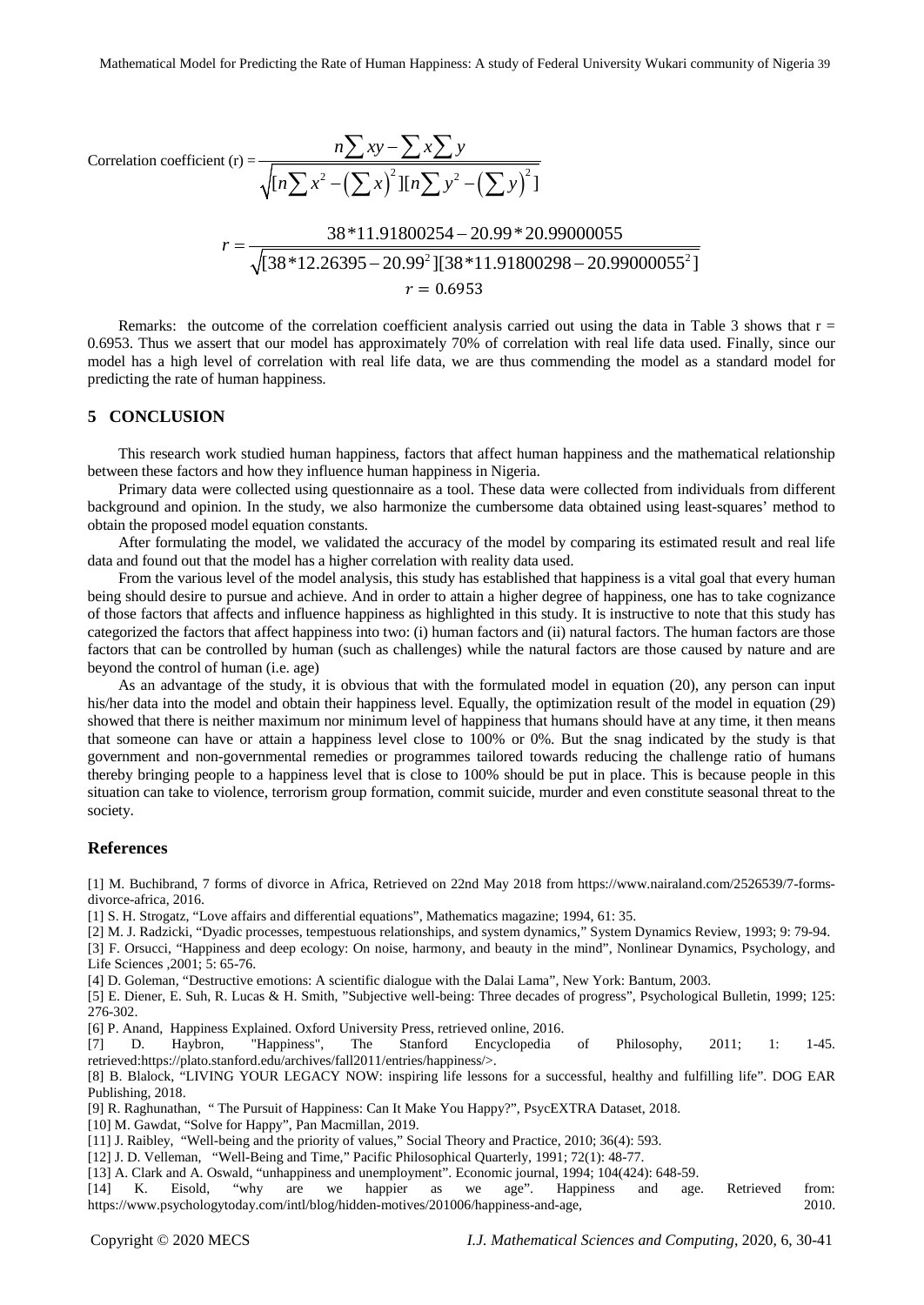[15] R. G. Sargent, ''Verification and Validation Of Simulation Models'', Proceedings of the Winter Simulation Conference, 2011. [16] J. Hillston, " PEPA nets: a structured performance modelling formalism". Performance Evaluatio, .retrieved: http://www.inf.ed.ac.uk/teaching/courses/ms/notes/note14.pdf, 2003.

## **Authors' Profiles**



**OGWUMU O.D.** is currently employed as a Lecturer in the Department of Mathematics and Statistics, Faculty of Pure and Applied Science, Federal University Wukari, Nigeria. He obtained his Ph.D. from the University of Ilorin, Nigeria. He is an active researcher coupled with a vast teaching experience. He has taught various courses such as Mathematical Modelling, Mathematical Methods, Differential Equations, Optimisation Theory, Vectors and Tensor Analysis, Algebra and Trigonometry. His main research interests ranges from Mathematical Modelling, Differential Equations, optimization and control. He has published more than 35 research articles (including Text books) in reputed international journals and publishing houses.



**Ezeh A.T.** holds a BSc Degree in Mathematics from the Department of Mathematics, Federal University Wukari, Nigeria. He is a First Class Graduate with main research interest in the area of Mathematical Modelling, Optimisation and Differential Equations. He has published some good research articles in both reputed international/national journals and publishing houses



**Kyagya T. Y.** is currently employed as a Lecturer in the Department of Mathematics and Statistics, Faculty of Pure and Applied Science, Federal University Wukari, Nigeria. He holds a MSc. from the University of Jos Nigeria and has his Ph.D. (in view) from Adamawa State University Mubi, Nigeria. He is equally an active researcher coupled with a vast teaching experience in applied mathematics. His major research interest is in the area of Numerical Analysis and formulation of computational methods for Differential Equations.



**Amakoromo G.I.** is a staff of Federal University Wukari, Nigeria in the Department of Mathematics and Statistics, Faculty of Pure and Applied Science. She holds a BSc. from the University of Jos Nigeria and has her MSc. (in view) from Nasarawa State Universit, Nigeria. Her research interest is in the area of Mathematical Modelling and Differential Equations. She has published some good research articles in both reputed international/national journals and publishing houses



**Keto, K. M.** holds a BSc Degree in Mathematics from the Department of Mathematics, Federal University Wukari, Nigeria. He is one of the best researchers of his set in his undergrduate days. His main research interest is in the area of Mathematical Modelling and Differential Equations. He has published some good research articles in both reputed international/national journals and publishing houses